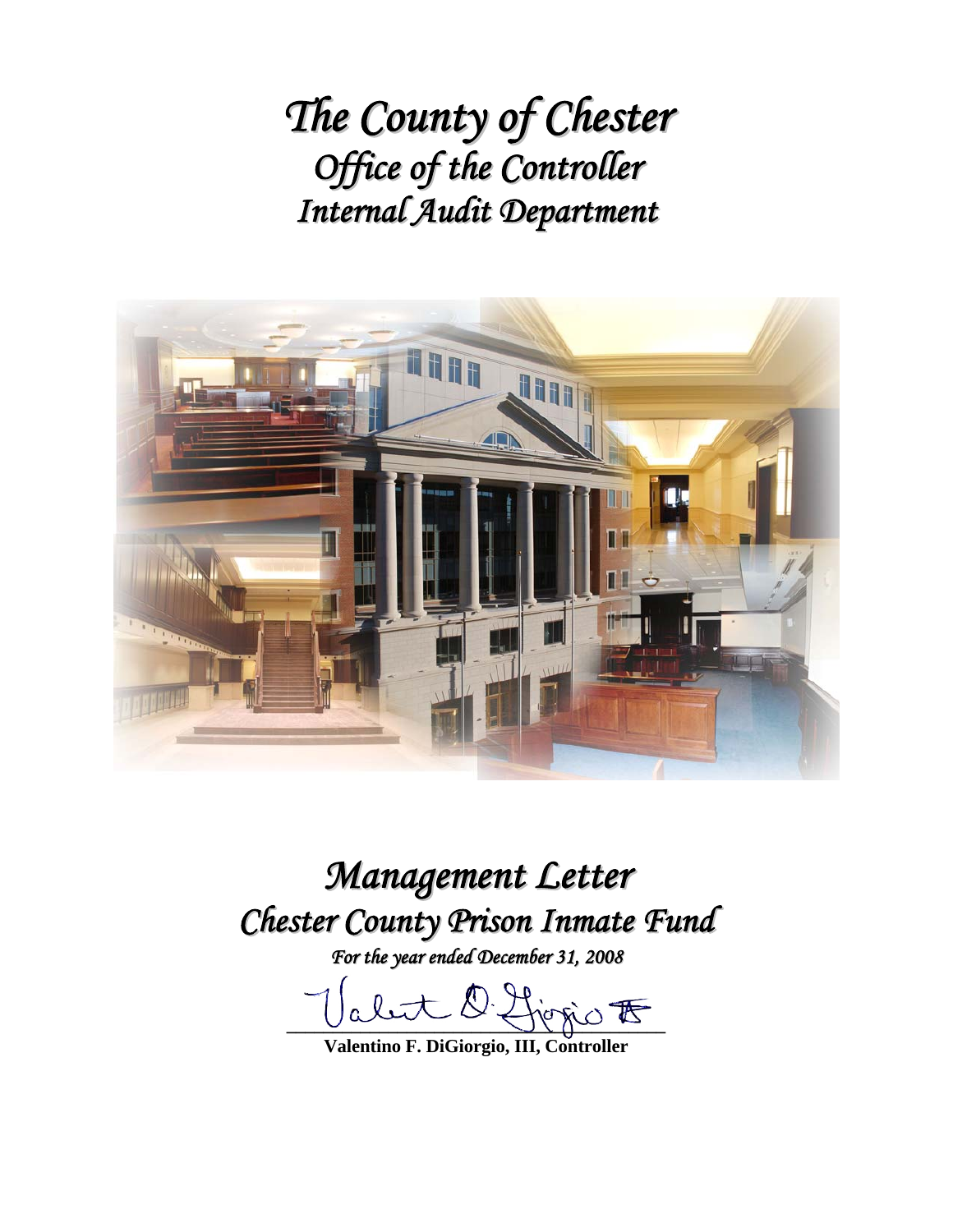#### **To: Warden D. Edward McFadden**

#### *Introduction*

On May 13, 2009, Internal Audit completed an audit of the *Chester County Prison Inmate Fund* (*Inmate Fund*) for the year ended December 31, 2008. Robert Pinkos, CIA, was the auditor-incharge and was assisted by 2 additional auditors. Internal Audit is required by County Code to review county offices annually to ensure compliance with policies and procedures and to assess their overall internal control structure. The scope of our audit included a review of the following:

- Cash and Petty Cash
- Accounts Receivable
- Accounts Payable
- Cash Receipts
- Cash Disbursements
- Voided Transactions
- Compliance Escheats

We conducted our audit in accordance with generally accepted auditing standards and standards applicable to financial audits contained in *Government Auditing Standards* published by the Comptroller of the United States. We have also issued our Independent Auditor's Report on compliance and Internal Control over Financial Reporting concurrent with this management letter. Disclosures and other information in this report (also dated May 13, 2009) should be considered in conjunction with this management letter.

## *Executive Summary*

The management and staff of the *Inmate Fund* are, in all material respects, in compliance with policies and procedures imposed by the County of Chester, by the Commonwealth regarding escheats, and by prison management. Internal Audit noted no matters of a significant nature in the overall internal control structure or in the area of compliance.

Internal Audit did however note minor weaknesses in the overall internal control structure as well as several instances of a lesser significance regarding non-compliance with County and office policies and procedures. These matters are covered within this Management Letter.

Internal Audit would like to thank the management and staff of the Chester County Prison for their time and assistance during the course for this audit. We have provided herein a copy of our "Audit Findings" and "Recommendations" for your review and comment.

Please feel free to contact our office at 610-344-5906 should you have any questions or concerns.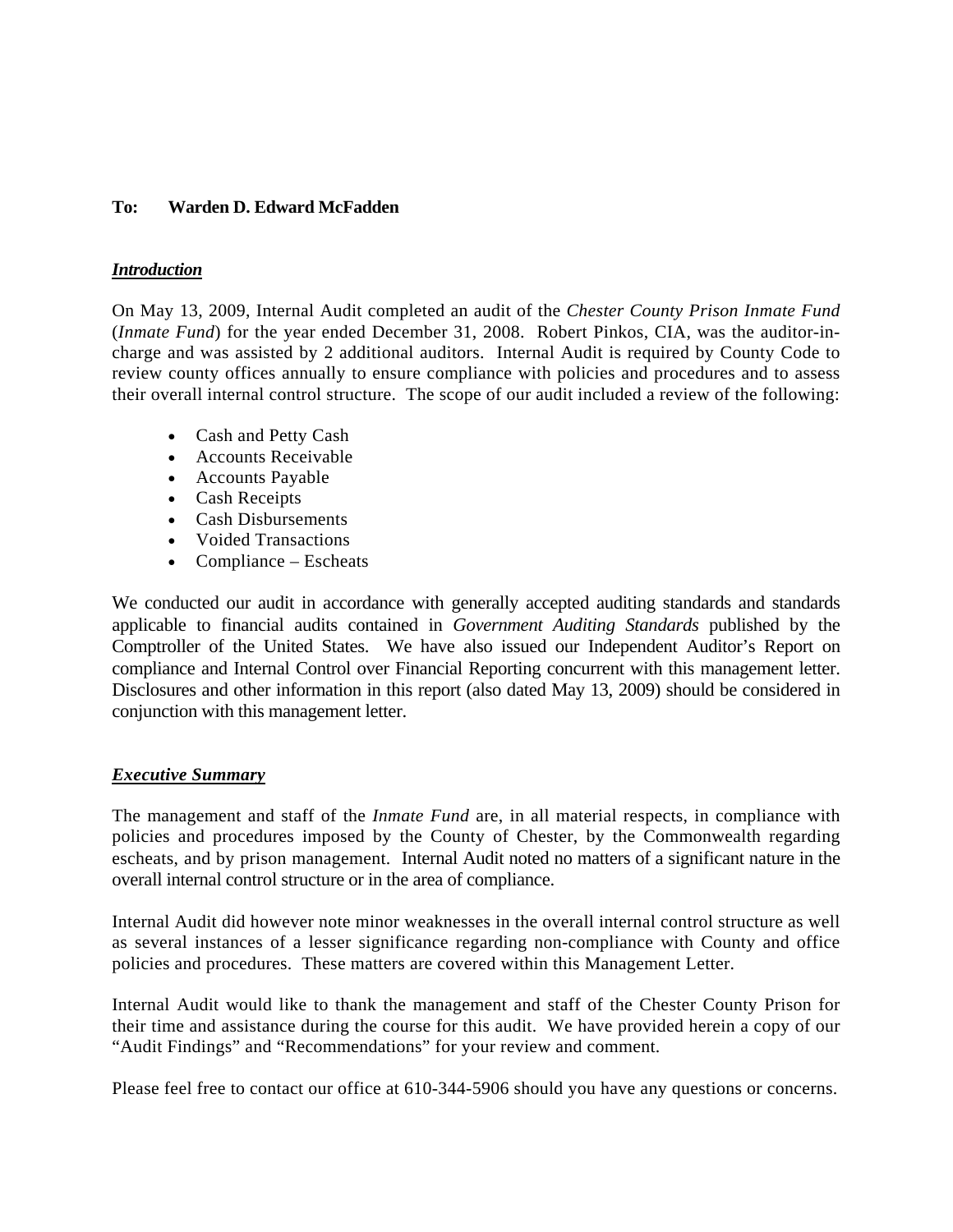## **COUNTY OF CHESTER**

## **CHESTER COUNTY PRISON INMATE FUND**

## **FINDINGS AND RECOMMENDATIONS**

## **FOR THE YEAR ENDED DECEMBER 31, 2008**

## **I. INTERNAL CONTROL FINDINGS AND RECOMMENDATIONS**

## **RECONCILIATION**

#### Finding 1: Accounts Payable / Balance Sheet

As in prior year audits, Internal Audit could not reconcile the *Inmate Fund's* assets and liabilities. The *Inmate Fund* assets are insufficient to cover the liabilities "due to the inmates" as of  $12/31/08$ . Total assets are under funded by \$5,879.90.

#### Recommendation

Internal Audit recommends that the accounting staff continue to prepare monthly cash rollforwards with the bank reconciliations and to reconcile the month-end asset balance to the appropriate monthend "due to inmate" report. This will lead to the timely detection and correction of any new differences in the reconciliation of the assets and liabilities. The accounting staff should also continue their investigation of the current difference between assets and liabilities. Any amounts that have been and can be identified should be corrected to the appropriate inmate's account in the JailView computer system. Once the identified amounts have been adjusted and the accounting staff has exhausted all resources in their investigation, Internal Audit suggests that management of the Prison consider transferring an equivalent sum from the Prison Canteen fund to offset this unresolved deficiency.

## *Auditee Response*

*Management concurs with the audit finding and recommendation.*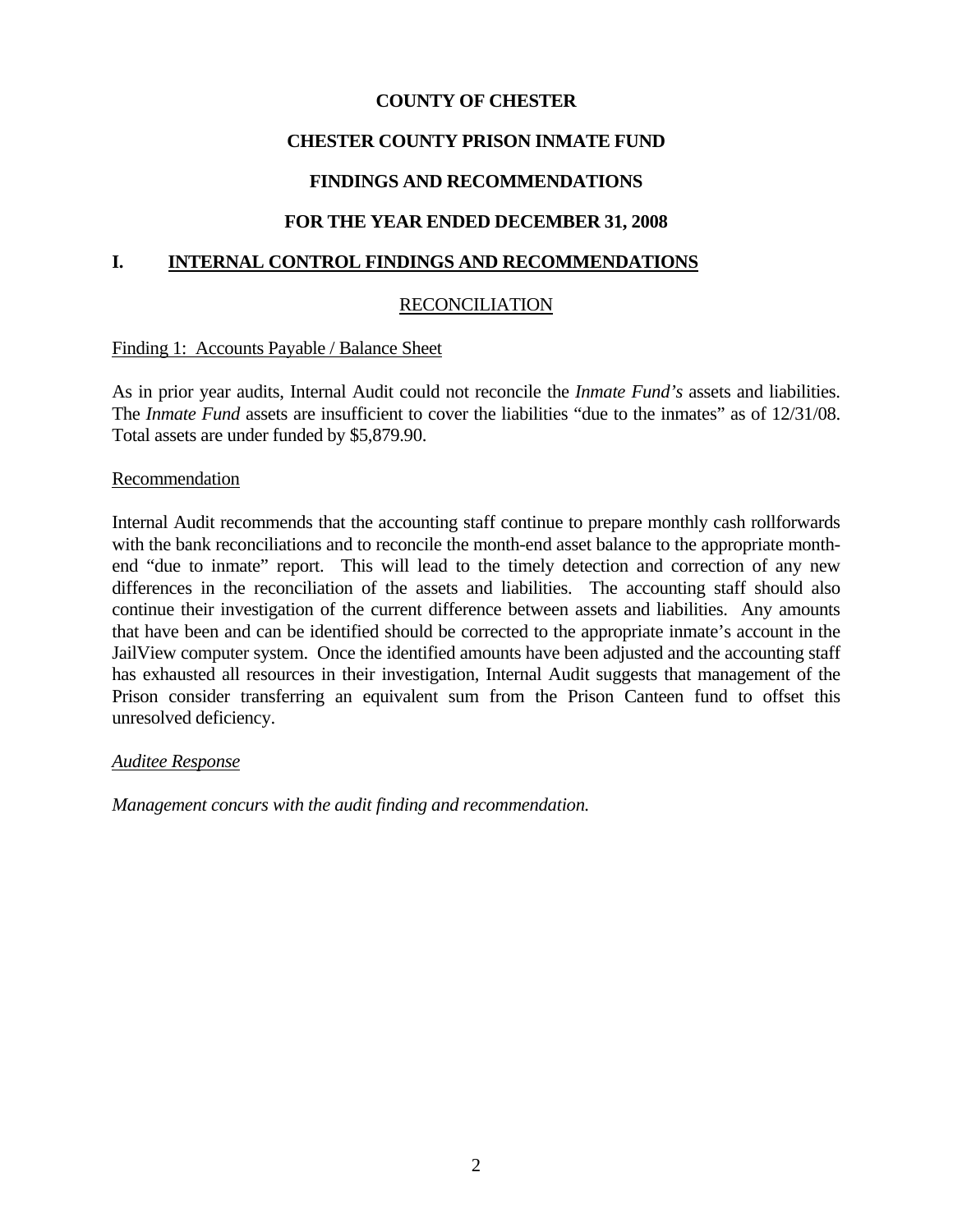## **COUNTY OF CHESTER**

## **CHESTER COUNTY PRISON INMATE FUND**

## **FINDINGS AND RECOMMENDATIONS**

## **FOR THE YEAR ENDED DECEMBER 31, 2008**

## **II. COMPLIANCE WITH POLICIES AND PROCEDURES**

#### Finding 1: Cash Disbursements

Internal Audit noted that a voided check was reissued using the same check number.

#### Recommendation

Internal Audit recommends that when reissuing voided checks, a different check number should be used. A check number should only be used once in the computer system.

#### *Auditee Response*

*Management concurs with the audit finding and recommendation.* 

## Finding 2: Voided Receipts

Internal Audit noted 2 instances, where a voided receipt was not properly marked "void."

#### **Recommendation**

Internal Audit recommends that the accounting staff exercise greater care to ensure that all voided receipts are properly marked void.

## *Auditee Response*

*Management concurs with the audit finding and recommendation.*